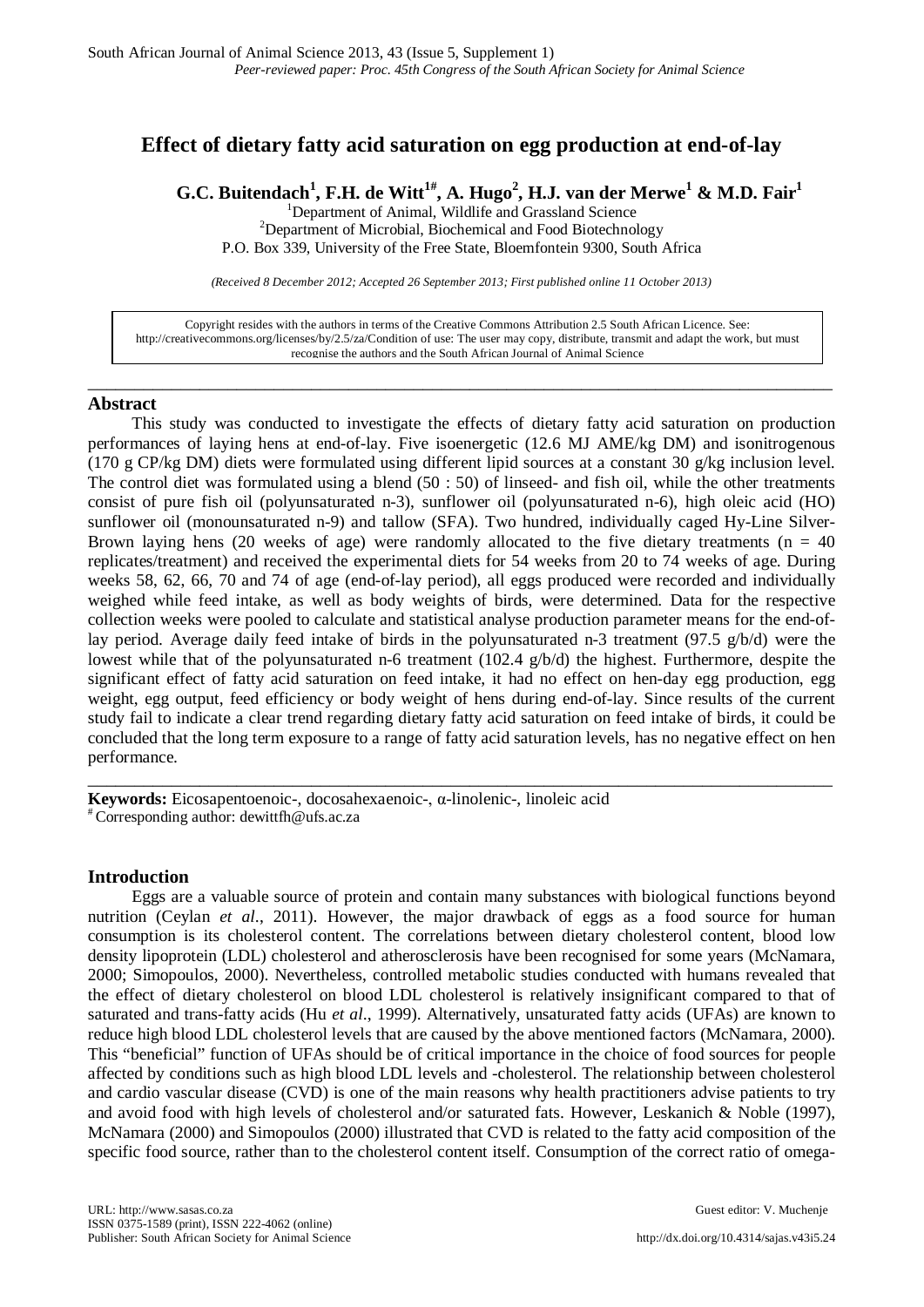6 to omega-3 (n-6 : n-3) fatty acids, as well as the presence of sufficient essential fatty acids (EFAs), could reduce the risk of CVD in humans (Surai *et al*., 2000; McNamara, 2000; Simopoulos, 2000).

It is known that eggs are naturally low in  $\alpha$ -linolenic acid and do not contain eicosapentoenoic (EPA) and docosahexaenoic (DHA) fatty acids (Souza *et al*., 2008). Fortunately, it is possible to overcome these deficiencies by means of dietary enrichment with essential fatty acids. Several reports (Scheideler & Froning, 1996; Surai *et al*., 2000; González-Muñoz *et al*., 2009, Ceylan *et al*., 2011) revealed the hen's unique ability to directly deposit dietary lipids into the egg yolk, creating an opportunity to modify the yolk fatty acid profile into a possible source of UFAs, depending on the dietary treatment. Scheideler & Froning (1996) indicated that the use of supplemental dietary fat in commercial poultry diets has been demonstrated to improve growth, feed efficiency, egg size, egg yield and hatchability in poultry. In addition to their recognised value as a dense energy source, supplemental fats are excellent sources of essential fatty acids (EFAs), enhance the absorption of fat-soluble vitamins, increase the palatability of the diet and reduce dustiness of the feed (Celebi & Macit, 2008). Many studies (Scheideler & Froning, 1996; Cachaldora *et al*., 2006; Cachaldora *et al*., 2008; Souza *et al*., 2008) investigated dietary fatty acid saturation in the production of UFA enriched eggs, but few have focused on the long term effects that enriched diets might have on production performances of commercial layer hens over prolonged periods of time.

The aim of this study was therefore to determine the effects of dietary fatty acid saturation on egg production performance of laying hens at end-of-lay.

#### **Materials and Methods**

Five isoenergetic (12.6 MJ AME/kg DM) and isonitrogenous (170 g CP/kg DM) diets were formulated using various supplementary lipid sources at a 30 g/kg inclusion level to manipulate dietary fatty acid saturation levels. The control diet was formulated using a blend (50 : 50) of linseed- and fish oil, while pure fish oil was used in the polyunsaturated n-3 diet (PUFA n-3). In the polyunsaturated n-6 diet (PUFA n-6), sunflower oil was used, whereas in the monounsaturated n-9 diet (MUFA n-9) high oleic acid (HO) sunflower oil was used as supplementary lipid source. Lastly, tallow was used as lipid source in the saturated fatty acid (SFA) treatment. Fatty acid methyl esters (FAME) of the experimental diets (Table 1) were determined by extracting the fat content thereof using the method firstly described by Folch *et al*. (1957). Fatty acid methyl esters were prepared for gas chromatography by methylation of the extracted fat, using methanol-BF3 (Diaz *et al*., 2005) and were quantified using a Varian GX 3400 flame ionization GC, with a fused silica capillary column, Chrompack CPSIL 88 (100 m length, 0.25 mm ID, 0.2 µm film thickness). Identified individual fatty acids were expressed as a percentage of the total fatty acids present in the sample (% FAME).

Two hundred, individually caged Hy-Line Silver-Brown laying hens (20 weeks of age) were randomly allocated to the five dietary treatments ( $n = 40$  replicates/treatment) and received the experimental diets for a period of 54 weeks from 20 to 74 weeks of age. Feed and water were provided on an *ad libitum* basis to the birds that were individually housed in metabolism battery cages  $(1600 \text{ cm}^2/\text{bird})$ .

Egg production was recorded daily for each hen and expressed as the mean hen-day egg production (%) per week, while feed intake was determined weekly and used for the calculation of average daily feed intake (g/bird/day). During weeks 58, 62, 66, 70 and 74 of age, all eggs produced were recorded and individually weighed (g), while the body weights (g) of birds were also determined. Egg weights were used to calculate individual egg output ( $g/bird$ ) of birds, whereas feed efficiency (gram egg produced/gram feed consumed) was calculated by dividing the mean egg output (g) by the mean feed intake (g). To determine the effects of dietary fatty acid saturation on performance parameters at end-of-lay, data of the collection weeks were pooled and analysed by using the one-way ANOVA procedure of the SAS<sup>®</sup> program (SAS, 2010) at a probability of  $P \leq 0.05$ . Tukey Kramer's studentized range (HSD) test was used to illustrate differences between treatment means as identified by the analysis of variance procedure.

#### **Results and Discussions**

The effects of dietary lipid source used on the mean fatty acid methyl esters (FAME) of the diets are indicated in Table 1. It is clearly noticeable that the FAME of the experimental diets was altered in accordance with the FAME of the specific supplementary lipid sources. The control treatment (50 : 50 blend of linseed- and fish oil) had an increased α-linolenic (C18:3) concentration (7.85%), compared to that of the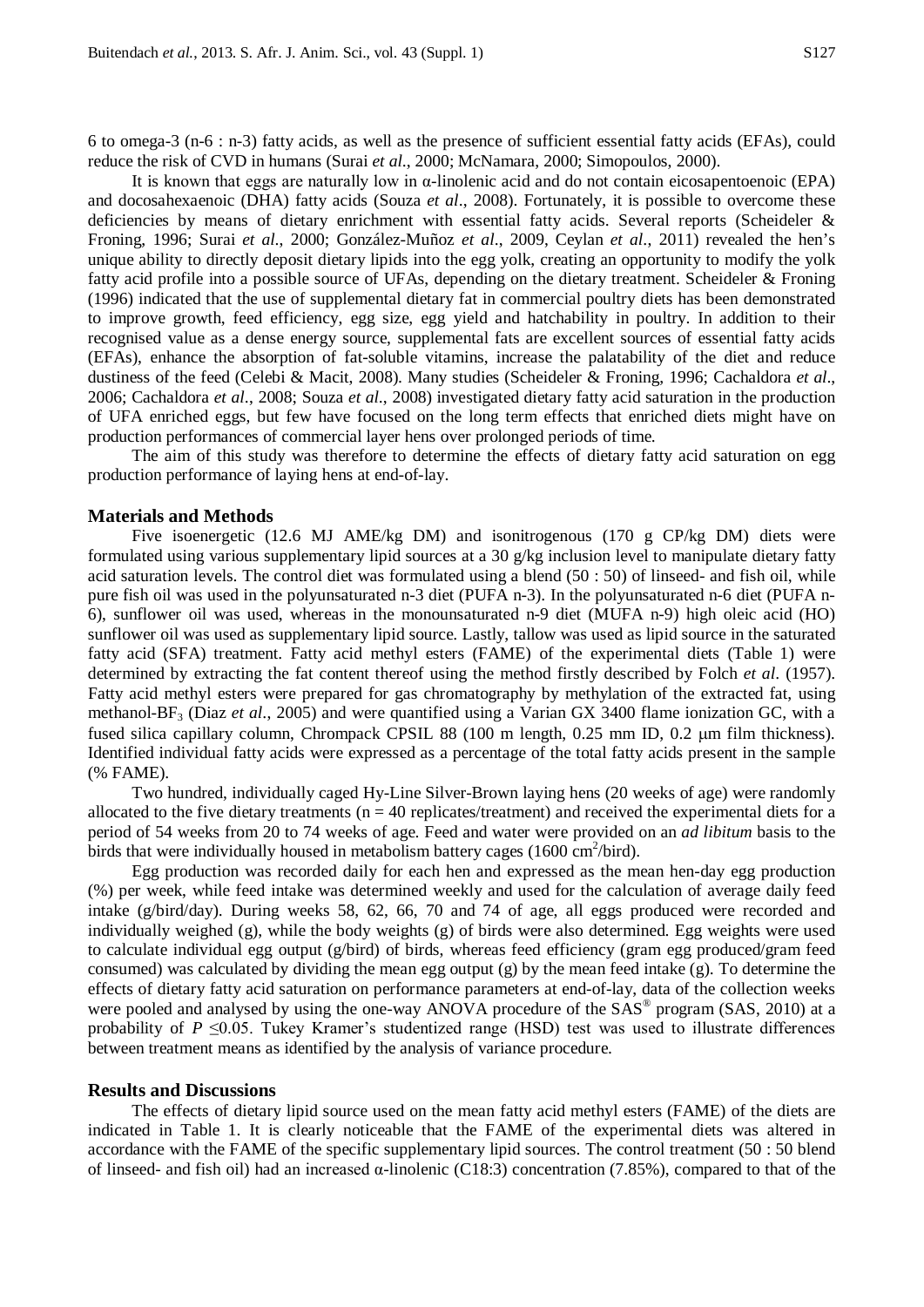PUFA n-3 treatment (1.81%). In contrast, the PUFA n-3 treatment (fish oil) had the highest concentration of eicosapentaenoic- (C20:5; 2.67%), docosapentaenoic- (C22:5; 0.13%) and docosahexaenoic acid (C22:6; 1.02%). While the PUFA n-6 treatment (sunflower oil) had the highest concentration (41.29%) of linoleic acid (C18:2), the MUFA n-9 treatment (HO-sunflower oil) had the highest concentration (56.67%) of oleic acid (C18:1). Lastly, the SFA treatment (tallow) had the highest concentration (16.70%) of stearic acid (C18:0), even though the concentrations of the other main saturated fatty acids such as myristic- (C14:0) and palmitic acid (C16:0) were intermediate when compared to those FAME concentrations of the control and PUFA n-3 treatments.

|                                                   | Control                  | $PUFA(n-3)$ | PUFA $(n-6)$ | $MUPA$ (n-9) | <b>SFA</b> |
|---------------------------------------------------|--------------------------|-------------|--------------|--------------|------------|
| $FAME^*(\% \text{ of total fatty acids})$         |                          |             |              |              |            |
|                                                   |                          |             |              |              |            |
| C14:0                                             | 3.68                     | 7.00        | 0.01         |              | 2.54       |
| C16:0                                             | 20.51                    | 25.14       | 13.13        | 8.88         | 22.69      |
| C17:0                                             | 0.62                     | 0.52        | 0.57         | 0.11         | 0.75       |
| C18:0                                             | 4.20                     | 3.75        | 5.18         | 4.07         | 16.70      |
| C18:1c9                                           | 28.09                    | 23.69       | 34.67        | 56.67        | 29.35      |
| $C18:2c9,12(n-6)$                                 | 27.05                    | 23.89       | 41.29        | 26.57        | 22.98      |
| $C18:3c9,12,15$ (n-3)                             | 7.85                     | 1.81        | 1.34         | 1.08         | 1.11       |
| $C20:2c11,14(n-6)$                                | 0.49                     | 0.41        | 0.84         | 0.41         | 0.18       |
| C20:5c5,8,11,14,17 (n-3) (EPA <sup>1</sup> )      | 1.27                     | 2.67        | ۰            |              |            |
| C22:5c7, 10, 13, 16, 19 (n-3) (DPA <sup>2</sup> ) | $\overline{\phantom{a}}$ | 0.13        |              |              |            |
| C22:6c4,7,10,13,16,19 (n-3) (DHA <sup>3</sup> )   | 0.46                     | 1.02        |              |              |            |

Table 1 Mean fatty acid methyl esters (FAME<sup>#</sup>) of the experimental diets used during weeks 58 to 74 of age.

Eicosapentaenoic acid; <sup>2</sup> Docosapentaenoic acid; <sup>3</sup> Docosahexaenoic acid.

The effects of dietary fatty acid saturation on egg production performances at end-of-lay are summarized in Table 2. Dietary fatty acid saturation had an effect  $(P = 0.02)$  on the average daily feed intake of hens, whereas the SFA and PUFA n-6 diets resulted in the highest feed intake compared to the lowest feed intake of the PUFA n-3 treatment (Table 2).

**Table 2** The effects (mean  $\pm$  s.d.) of dietary fatty acid saturation on egg production parameters of laying hens at end-of-lay (58-74 weeks of age)

|                                    | Control              | PUFA $(n-3)$     | PUFA $(n-6)$    | $MUPA(n-9)$       | <b>SFA</b>       | P    |
|------------------------------------|----------------------|------------------|-----------------|-------------------|------------------|------|
|                                    |                      |                  |                 |                   |                  |      |
| $ADFI1$ (g/bird/day)               | $100.7^{ab} \pm 6.6$ | $97.5^b \pm 6.2$ | $102.4^a + 6.4$ | $99.9^{ab}$ + 6.6 | $102.1^a + 8.7$  | 0.02 |
| Egg production <sup>#</sup> $(\%)$ | 77.3                 | 78.7             | 81.6            | 79.4              | 83.1             | 0.24 |
| Egg weight $(g)$                   | $61.8 \pm 4.4$       | $60.6 \pm 5.0$   | $60.6 \pm 3.5$  | $60.9 \pm 4.2$    | $59.7 \pm 4.2$   | 0.31 |
| Egg output $(g)$                   | $331.1 \pm 45.5$     | $330.2 \pm 37.7$ | $343.9 + 41.2$  | $336.7 + 40.0$    | $344.9 \pm 47.3$ | 0.39 |
| Feed efficiency $(g/g)$            | $0.47 \pm 0.05$      | $0.48 \pm 0.05$  | $0.48 \pm 0.05$ | $0.48 \pm 0.05$   | $0.48 \pm 0.05$  | 0.71 |
| Body weight $(g)$                  | $1874 \pm 140$       | $1888 \pm 162$   | $1923 + 157$    | $1897 + 124$      | $1921 \pm 159$   | 0.54 |

<sup>a,b</sup>Row means with no common superscripts differ significantly (*P* ≤0.05);<br>
<sup>#</sup> Mean value for specific parameter;<br>
<sup>1</sup> Average daily feed intake (g/bird/day).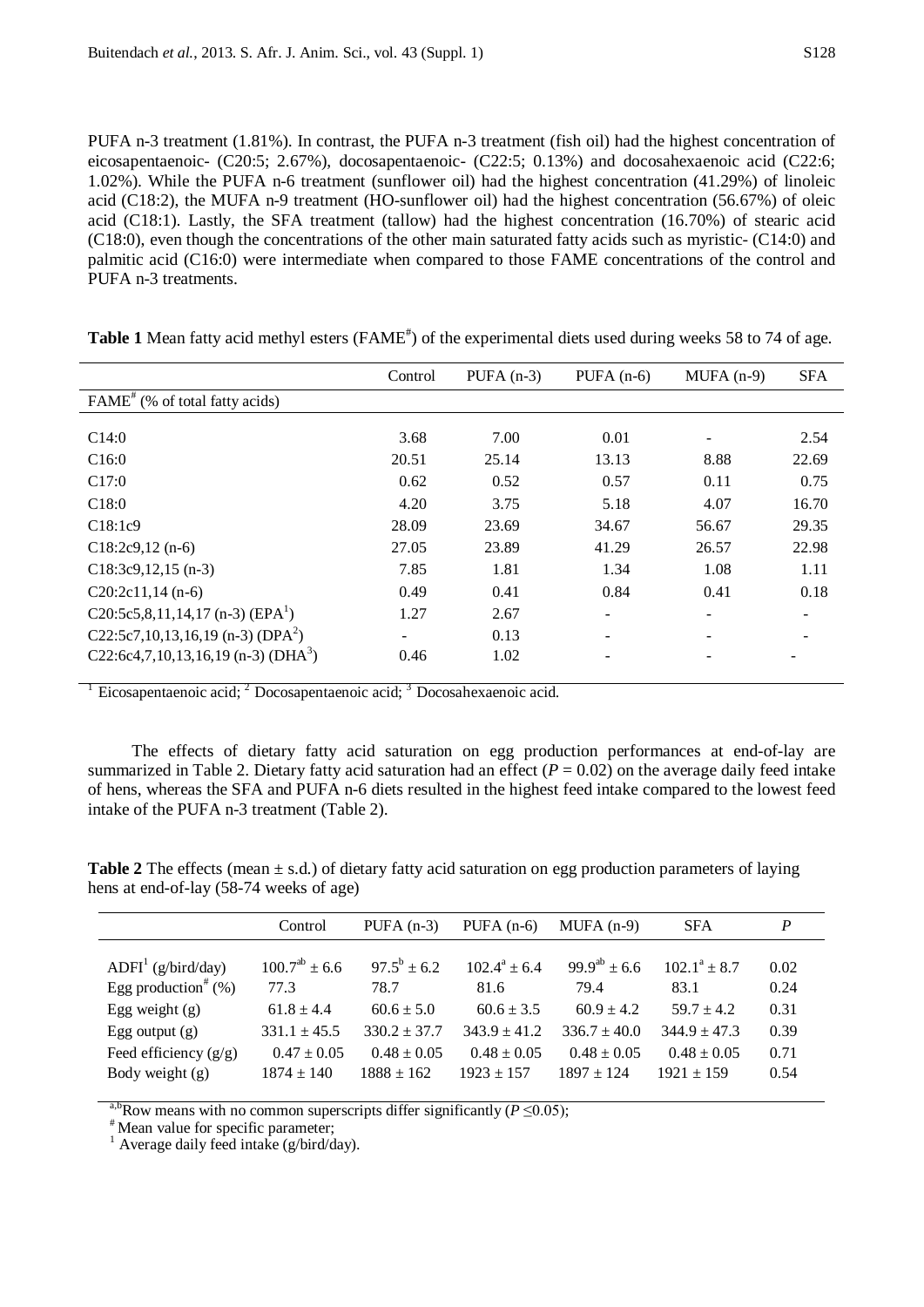These results are difficult to explain since the diets were formulated to be isoenergetic and isonitrogenous and it is only the PUFA n-6 (sunflower oil) and SFA (tallow) treatments that resulted in the highest feed intake levels, while that of the other treatments remains similar. Partly in support to the present study, Celebi & Macit (2008) attributed differences in feed intake of hens fed tallow and linseed oil to the effect of dietary fatty acid saturation levels on the digestibility coefficients and absorption of lipids and triglycerols, as well as the apparent metabolisable energy (AME) content of the diets. Contradictory to the present results, Cachaldora *et al.* (2006) reported that dietary PUFA n-3 concentration had no effect (*P*  $>0.05$ ) on feed intake. Two possible explanations for the inconsistent results on feed intake could be (i) the variation in metabolisable energy concentration of the dietary treatments within and between studies (Gonzàlez-Esquierra & Leeson, 2001) as well as (ii) oxidative rancidity of the lipid sources used during the different studies as suggested by Cachaldora *et al.* (2008).

Performance parameters presented in Table 2 revealed no significant differences between treatment means for hen-day egg production, egg weight, egg output, feed efficiency and body weights at end-of-lay (58 - 74 weeks of age). These results are supported by that of Cachaldora *et al.* (2006) and Cachaldora *et al.* (2008) who found no significant effects of dietary fatty acid saturation on egg production performance of layer hens. Conversely, Shang *et al*. (2004) found that body weight gain, rate of egg production, egg weight and feed efficiency decreased linearly  $(P \le 0.01)$  with an increase in dietary fatty acid unsaturation levels during the eight week experimental period between 40 and 48 weeks of age. Yin *et al*. (2008) also reported a decrease in egg- and body weights with an increase in dietary UFAs during week 50 to 58 of age. The decreases in performance parameters of older hens as recorded by Shang *et al*. (2004) and Yin *et al*. (2008) could most probably been ascribed to the fact that these authors used conjugated linoleic acid (CLA) at higher inclusion levels (up to 7.8%) to enhance the unsaturation fatty acid profile of their experimental diets. Since it is known that CLA causes weight loss in humans (Yin *et al*., 2008), it seems that this specific type (CLA) of unsaturated fatty acid (high in *cis*-9; *trans*-11 isomers) has a similar negative effect on body weights of laying hens and consequently egg production and egg size.

## **Conclusion**

In general, despite the significant lowest feed intake recorded by the birds in the PUFA n-3 treatment, it seems that dietary fatty acid saturation had no significant detrimental effect on most of the production performances of laying hens during end-of-lay (58 - 74 weeks of age). Results of the present study suggest that the long-term exposure (54 weeks) to diets differing in fatty acid saturation levels had no negative effect on production performance of laying hens at end-of-lay; given the diets were formulated to be isoenergetic and isonitrogenous.

#### **Acknowledgements**

The authors wish to acknowledge Nutri Feeds, Energy oil and Vergezocht HO oils for their technical and financial support during the trial.

#### **References**

- Cachaldora, P., Garcia-Rebollar, P., Alvarez, C., De Blas, J.C. & Mendez, J., 2006. Effect of type and level of fish oil supplementation on yolk fat composition and n-3 fatty acid retention efficiency in laying hens. Br. Poult. Sci. 47, 43-49.
- Cachaldora, P., Garcia-Rebollar, P., Alvarez, C., De Blas, J.C. & Mendez, J., 2008. Effect of type and level of basal fat and level of fish oil supplementation on yolk fat composition and n-3 fatty acids deposition efficiency in laying hens. Anim. Feed Sci. Technol. 141, 104-114.
- Celebi, S. & Macit, M., 2008. The effect of sources of supplemental fat on performance, egg quality, and fatty acid composition of egg yolks in laying hens. J. Sci. Food Agric. 88, 2382-2387.
- Ceylan, N., Ciftçi, I., Mizrak, C., Kahraman, Z. & Efil, H., 2011. Influence of different dietary oil sources on performance and fatty acid profile of egg yolk in laying hens. J. Anim. Feed Sci. 20, 71-83.
- Diaz, M.T., Alvarez, I., De La Fuente, J., Sanudo, C., Campo, M.M., Oliver, M.A., Font i Furnols, M., Montossi, F., San Julian, R., Nute, G.R. & Caneque, V., 2005. Fatty acid composition of meat from typical lamb production systems of Spain, U.K., Germany and Uruguay. Meat Sci. 71, 256-263.